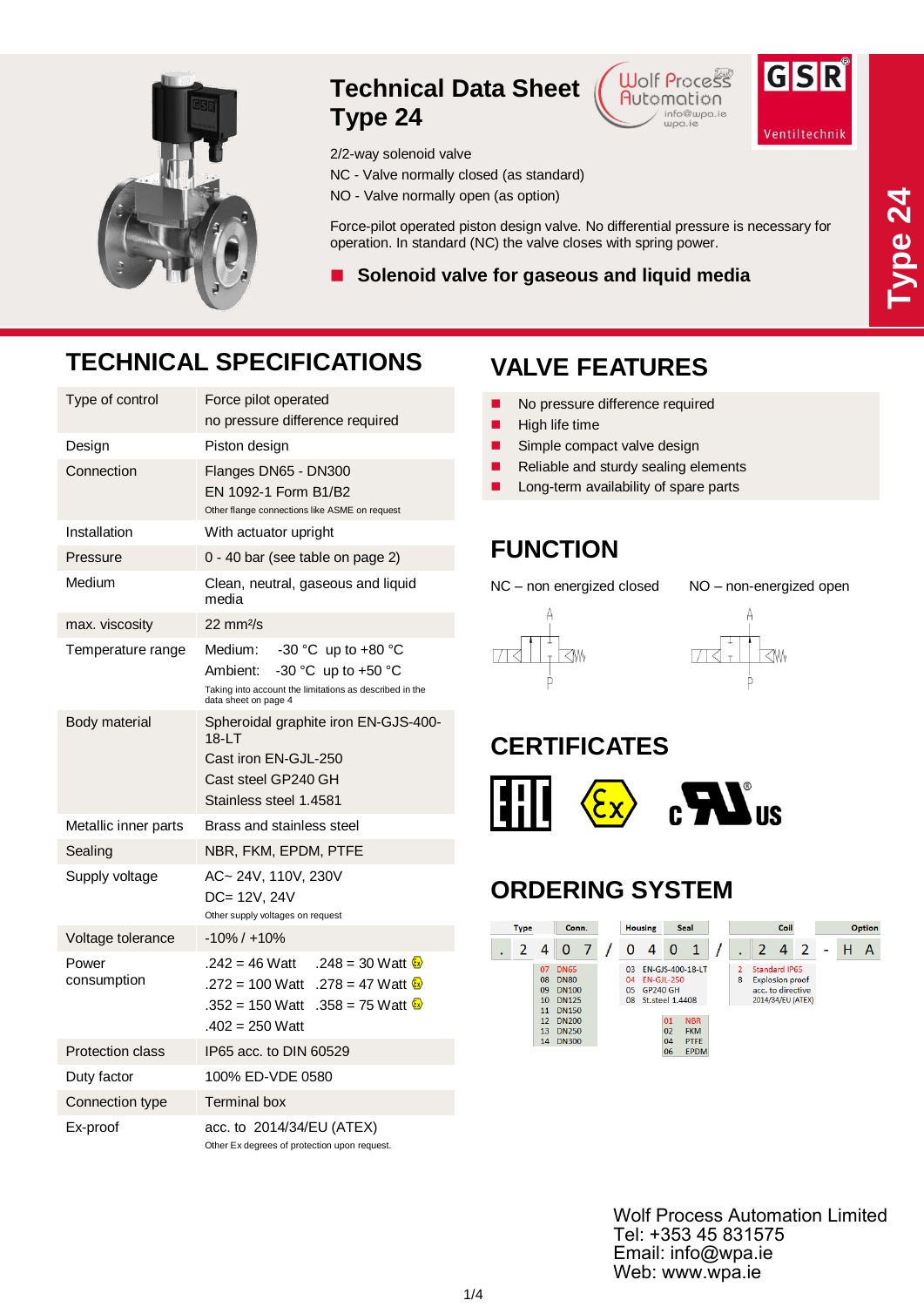# **TECHNICAL FEATURES**





|           |                               |               |                          | max. pressure for coils  |                          | max. pressure for coils ATEX |                          |                          |          |
|-----------|-------------------------------|---------------|--------------------------|--------------------------|--------------------------|------------------------------|--------------------------|--------------------------|----------|
| <b>DN</b> | Kv-value<br>m <sup>3</sup> /h | Standard type | .242                     | .272                     | .352.                    | .402                         | .248                     | .278                     | .358     |
| 65        | 75,0                          | .2407/0.01/   | $0 - 16$                 | $0 - 40$                 | $0 - 40$                 | $\qquad \qquad \blacksquare$ | $0 - 4$                  | $0 - 16$                 | $0 - 40$ |
| 80        | 97,0                          | .2408/.01/    | $0 - 16$                 | $0 - 25$                 | $0 - 40$                 | $\qquad \qquad \blacksquare$ | $0 - 2$                  | $0 - 16$                 | $0 - 40$ |
| 100       | 143,0                         | .2409/.01/    | $\blacksquare$           | $0 - 25$                 | $0 - 40$                 | $\overline{\phantom{0}}$     | $\overline{\phantom{a}}$ | $0 - 10$                 | $0 - 40$ |
| 125       | 240,0                         | .2410/.01/    | $\blacksquare$           | $0 - 16$                 | $0 - 40$                 | $\overline{\phantom{0}}$     | $\overline{\phantom{a}}$ | $0 - 5$                  | $0 - 25$ |
| 150       | 370,0                         | .2411/.01/    | $\overline{\phantom{a}}$ | $0 - 8$                  | $0 - 16$                 | $0 - 40$                     | $\blacksquare$           | $\overline{\phantom{a}}$ | $0 - 10$ |
| 200       | 625,0                         | .2412/0.01/   |                          | $\blacksquare$           | $0 - 8$                  | $0 - 40$                     | ۰                        | $\overline{\phantom{a}}$ | $0 - 4$  |
| 250       | 950,0                         | .2413/0.01/   | $\overline{\phantom{0}}$ | $\blacksquare$           | $\overline{\phantom{a}}$ | $0 - 16$                     | $\overline{\phantom{a}}$ | $\blacksquare$           | ٠        |
| 300       | 1400,0                        | .2414/.01/    | ۰                        | $\overline{\phantom{0}}$ | $\overline{\phantom{a}}$ | $0 - 16$                     | ۰                        | ٠                        | ۰        |

**The flow rate mentioned in the table applies to the strongest coil. Max. pressure 16 bar with EN-GJL-250 body PN16**

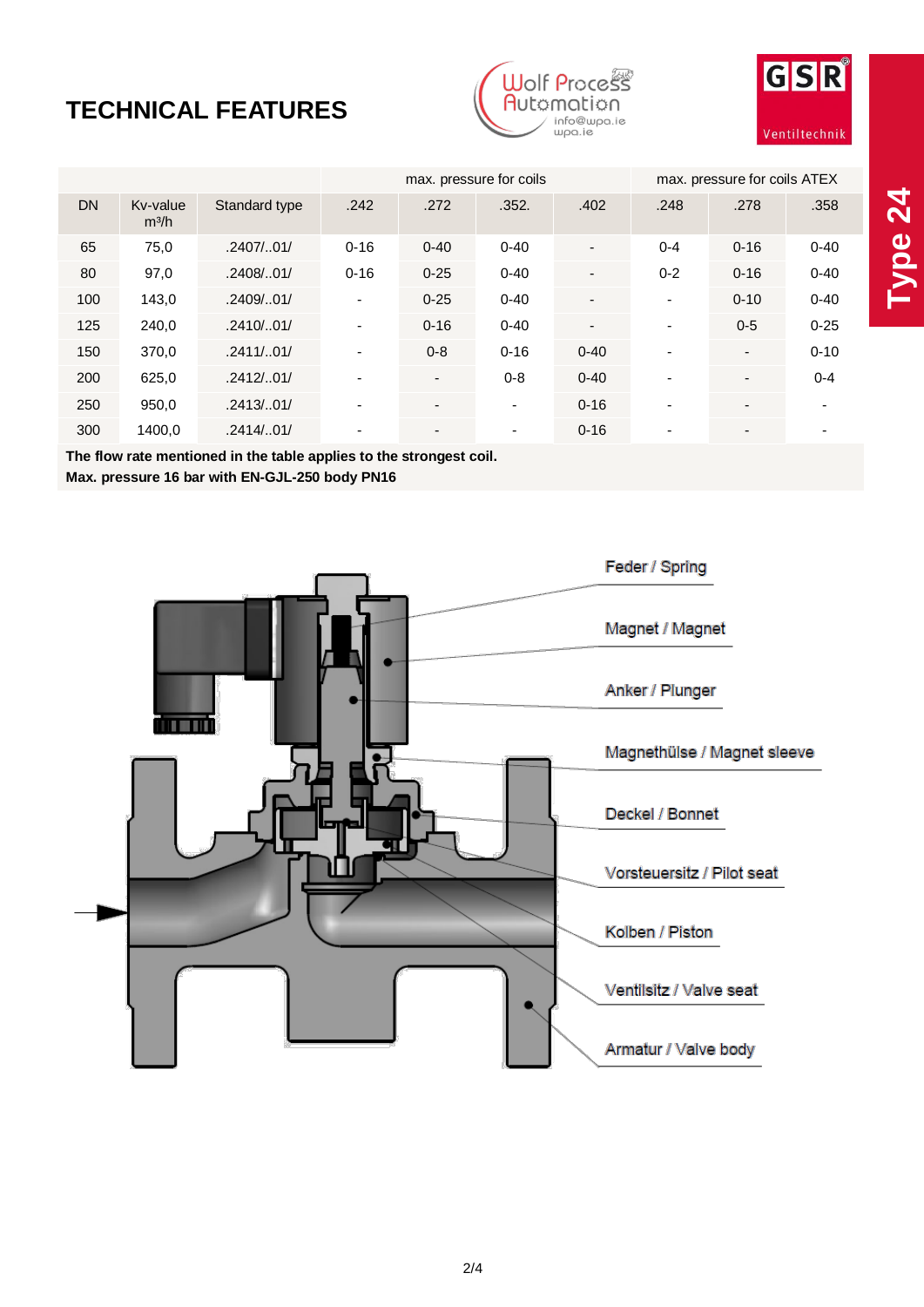

# **DIMENSIONS**





| coil        | .242/0.248 |       |       |       |       |       |       |
|-------------|------------|-------|-------|-------|-------|-------|-------|
| <b>Type</b> | .2407      | .2408 | .2407 | .2408 | .2409 | .2410 | .2411 |
| <b>DN</b>   | 65         | 80    | 65    | 80    | 100   | 125   | 150   |
| A           | 215        | 245   | 215   | 245   | 270   | 235   | 265   |
| C           | 93         | 93    | 107   | 107   | 107   | 107   | 107   |
| d           | 185        | 200   | 185   | 200   | 235   | 270   | 285   |
| K           | 270        | 275   | 295   | 295   | 320   | 330   | 360   |
| L           | 290        | 310   | 290   | 310   | 350   | 400   | 480   |
| t           | 22         | 24    | 22    | 24    | 24    | 26    | 28    |
| kg          | 27,0       | 35,0  | 30,5  | 38,5  | 61,0  | 59,0  | 70,5  |

| coil        | .352/.358 |       |       |       |       |       | .402  |         |         |         |
|-------------|-----------|-------|-------|-------|-------|-------|-------|---------|---------|---------|
| <b>Type</b> | .2407     | .2408 | .2409 | .2410 | .2411 | .2412 | .2411 | .2412   | .2413   | .2414   |
| DN          | 65        | 80    | 100   | 125   | 150   | 200   | 150   | 200     | 250     | 300     |
| A           | 215       | 245   | 270   | 235   | 265   | 345   | 265   | 345     | 415     | 500     |
| C           | 127       | 127   | 127   | 127   | 127   | 127   | 158   | 158     | 158     | 158     |
| d           | 185       | 200   | 235   | 270   | 285   | 340   | 285   | 340     | 405     | 460     |
| Κ           | 380       | 390   | 380   | 390   | 450   | 485   | 615   | on req. | on req. | on req. |
| L           | 290       | 310   | 350   | 400   | 480   | 600   | 480   | 600     | 730     | 850     |
| t           | 22        | 24    | 24    | 26    | 28    | 34    | 28    | 34      | 38      | 42      |
| kg          | 43,0      | 50,0  | 61,0  | 70,0  | 91,0  | 145,0 | 140,0 | on req. | on req. | on req. |
|             |           |       |       |       |       |       |       |         |         |         |

GSR

Ventiltechnik